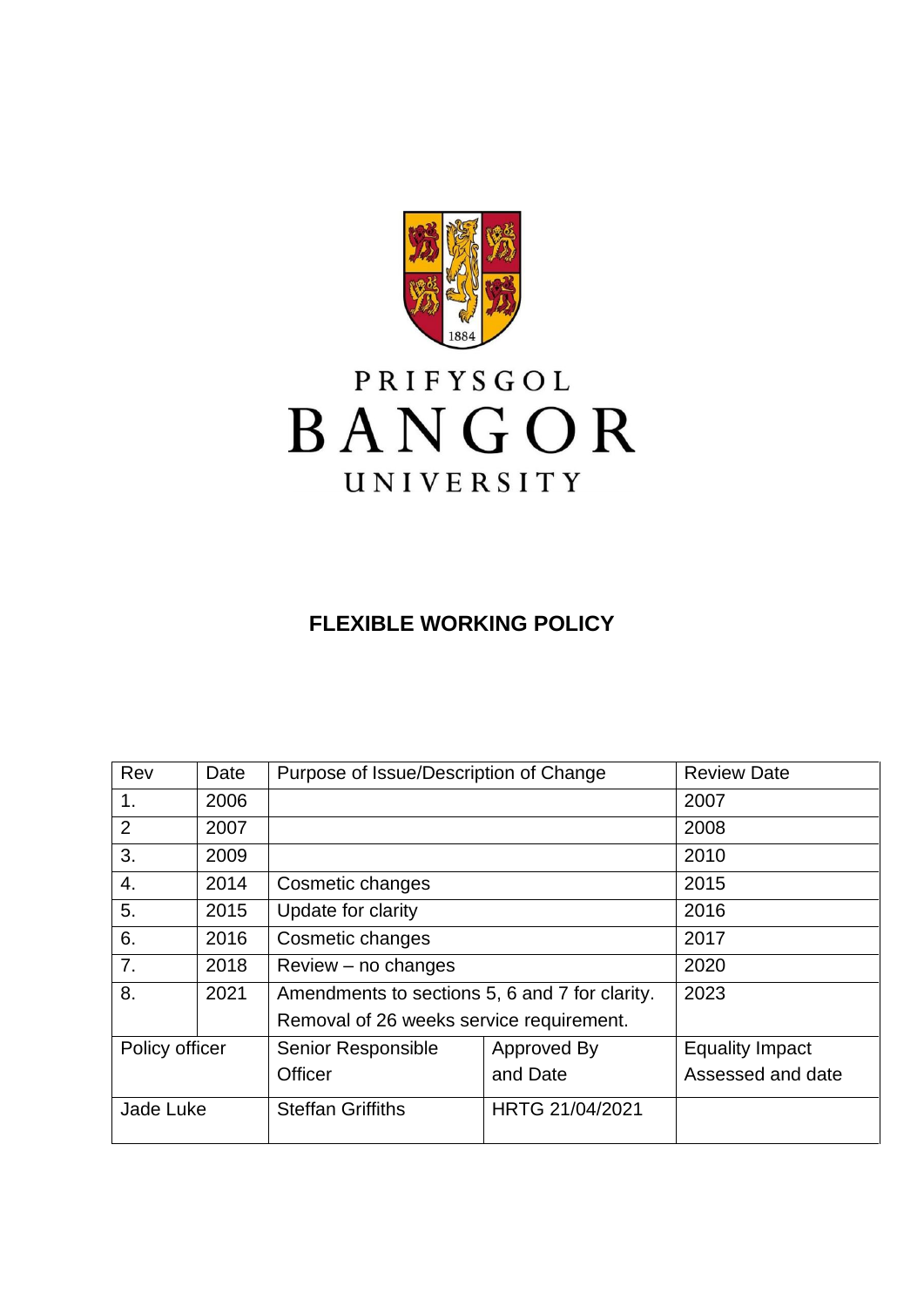#### **Contents**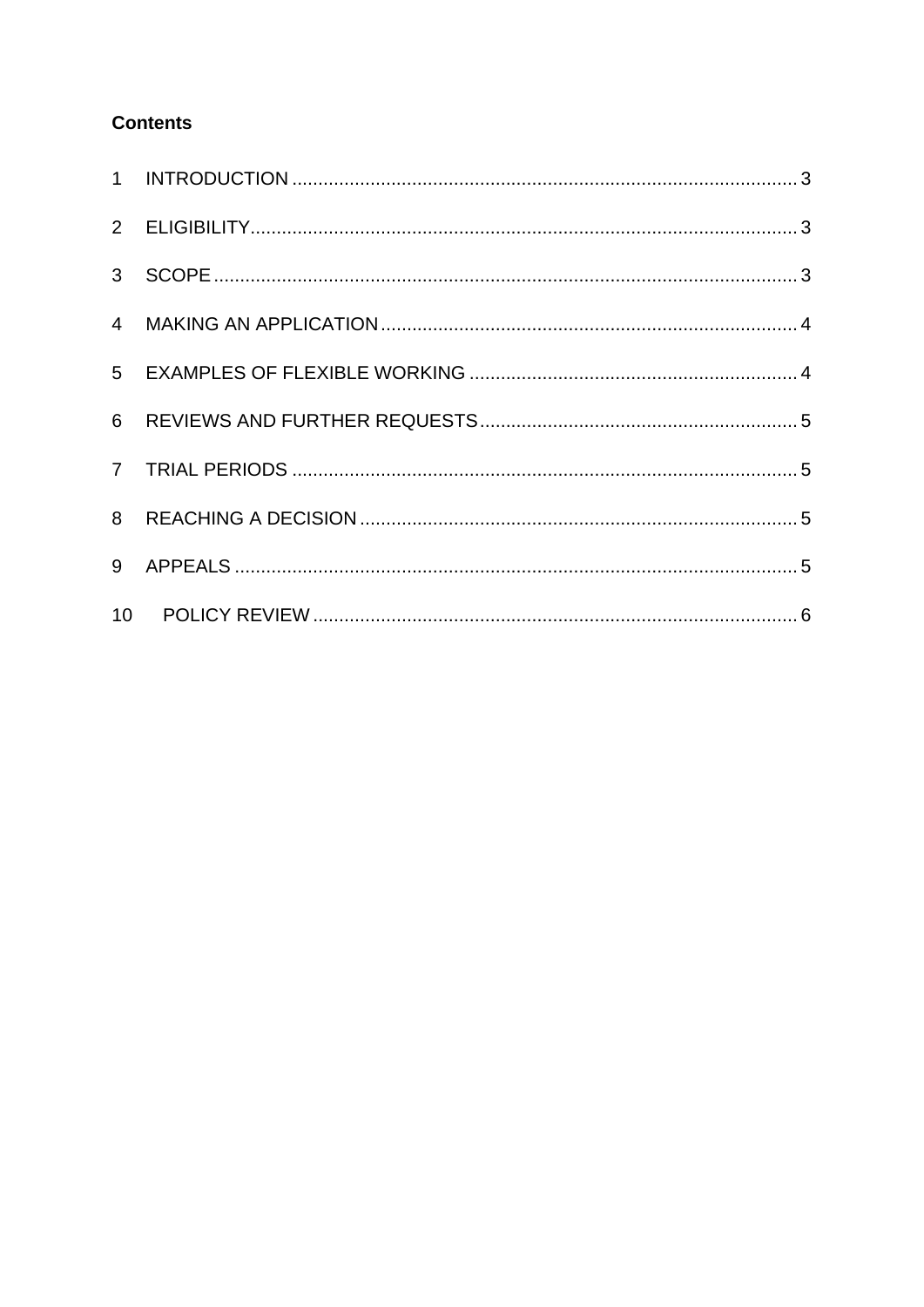#### <span id="page-2-0"></span>**1 INTRODUCTION**

The University supports the principle of flexible working and undertakes that all requests will be considered seriously. While a flexible approach to considering applications is encouraged the University also acknowledges that there will be occasions where it is not possible to agree to requests due to the impact this may have.

#### <span id="page-2-1"></span>**2 ELIGIBILITY**

This policy applies to all employees of the University.

A maximum of one application may normally be made within any 12 month period.

#### <span id="page-2-2"></span>**3 SCOPE**

Arrangements may be requests which are temporary or permanent. It is the responsibility of the employee to fully understand the nature and impact of their request.

The University recognises the positive impact of flexible working arrangements to:

- improve business efficiency and productivity;
- improve the balance between life and work;
- create a positive and inclusive environment;

The College/School /Department will consider all requests for flexible working on their own merits, and assessing each request based on the needs of both the business and the employee.

The College/School/Department's agreement to one employee's request (either within the same department or another area of the University), will not set a precedent or create a right for another employee to be granted the same or a similar change to their working pattern.

It shall be the responsibility of both the manager and the employee to consider, assess and evaluate the potential business implications of implementing flexible working arrangements, for instance, but not limited to, the potential impact on costs, supervision, staff, services and the University's ability to meet its objectives.

It shall be the responsibility of both the manager and the employee to proactively manage flexible working relationships, regularly reviewing existing flexible working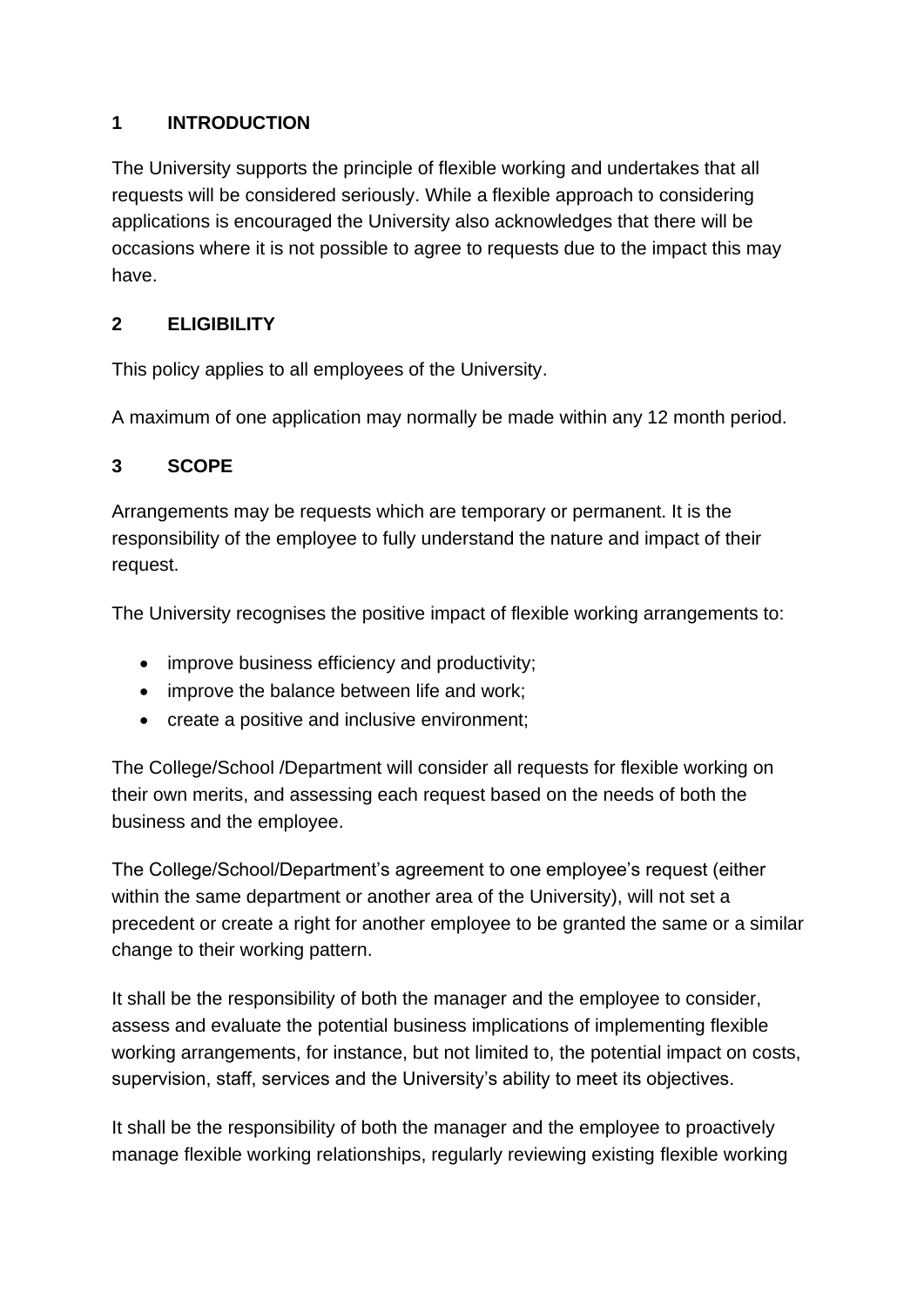arrangements (at least annually) to ensure that these continue to be effective in meeting the needs of both the University and the employee.

#### <span id="page-3-0"></span>**4 MAKING AN APPLICATION**

- Employee to consider flexible working arrangements.
- Informal discussion between employee and manager to explore and consider flexible working arrangements in advance of a formal request being submitted.
- Employee completes and submits the flexible working application form and returns it to HR.
- Manager to meet with employee within 28 days of receiving the application to discuss the request in more detail. If the manager has already decided to approve the formal request a meeting may not be needed.
- Manager considers the request and confirms with HR whether they are unable to approve or approve the request. If unable to approve, the manager must confirm the reasons why.
- HR formally contacts the employee with the outcome, issuing an addendum of contract where an application of flexible working is approved.

#### <span id="page-3-1"></span>**5 EXAMPLES OF FLEXIBLE WORKING**

- Part-Time Working Changing the number of hours worked
- Job Sharing Two members of staff request to work part-time hours, to share the responsibility for one position.
- Compressed hours Compressed hours may be useful for employees who wish to continue to work current total hours and retain current benefits but would prefer to compress the hours into a shorter working week or fortnight, thereby allowing some 'free time' during the normal working week. An example is a 'nine-day fortnight' with 10 days' worth of hours worked over nine slightly longer days, allowing one day off per fortnight.
- Working from home This option involves some of their work being carried out from home. (Please see the Interim Homeworking Policy for considerations relating to working from home)
- Career break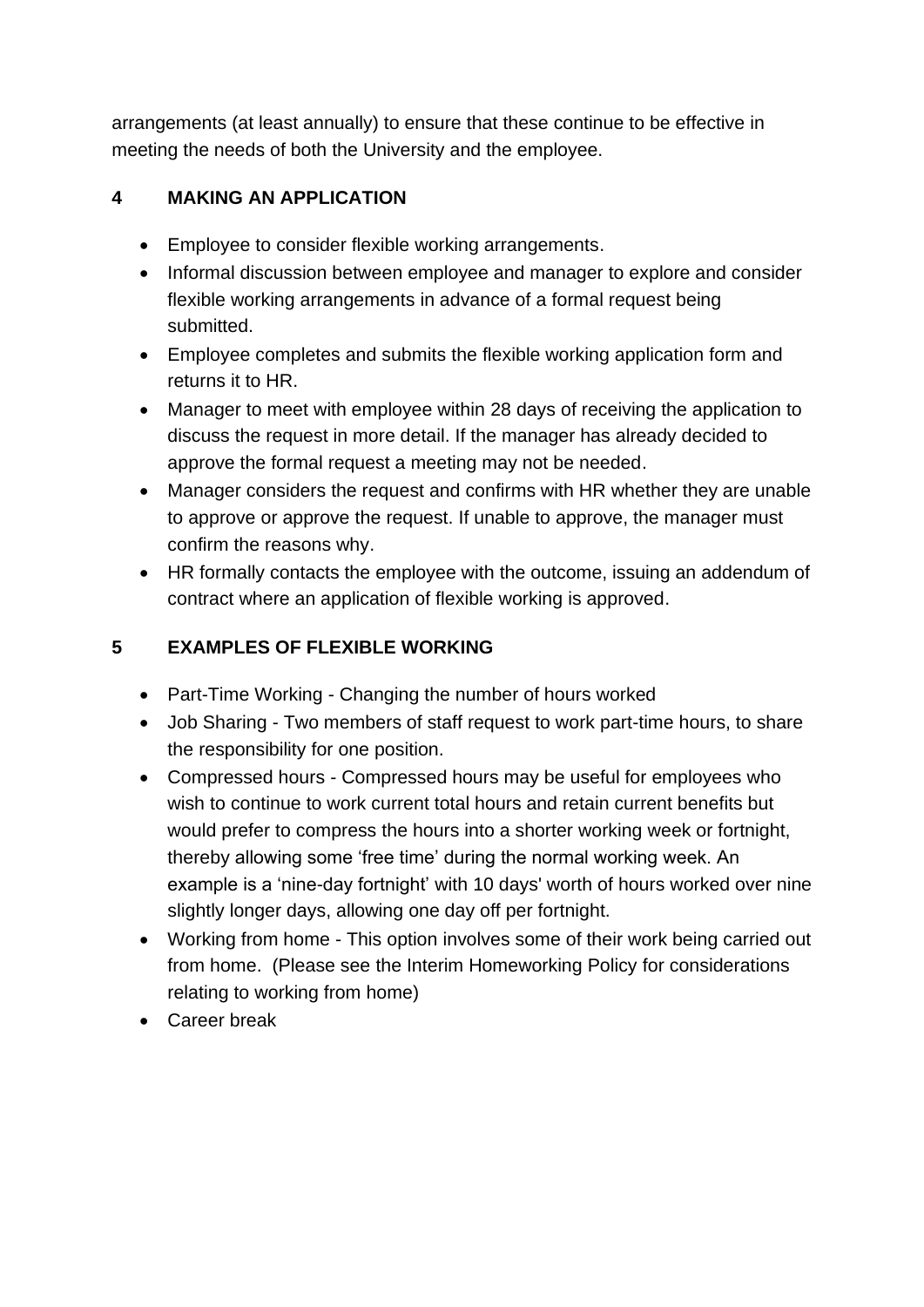#### <span id="page-4-0"></span>**6 REVIEWS AND FURTHER REQUESTS**

The approval and implementation of flexible working arrangements may be subject to a trial period, to ensure the effectiveness and suitability of the arrangement for both the department and the member of staff.

### <span id="page-4-1"></span>**7 TRIAL PERIODS**

Trial periods will be on the basis that they are short term, not normally extending beyond 12 months. The organisation will reserve the right, at the end of the agreed trial period, to require the employee to revert to their previous working arrangements. Once agreed beyond the initial 12 month trial period, any change will normally become a permanent change to the member of staff's terms and conditions of employment and they may not be entitled to revert to their old work pattern unless explicitly agreed otherwise or following consideration of a further formal flexible working request.

#### <span id="page-4-2"></span>**8 REACHING A DECISION**

Where individuals have disclosed that they are making a request in relation to the Equality Act, due regard should be given to the duties placed on employers under the Act in considering any request for flexibility and these should be discussed with HR.

A request for flexible working may only be declined on the basis of one or more of the following reasons:

- The burden of additional costs;
- Detrimental effect on the ability to meet customer demand;
- Inability to re-organise work amongst existing staff;
- Inability to recruit additional staff;
- Detrimental impact on quality;
- Detrimental impact on performance;
- Insufficiency of work during the periods you propose to work;
- Planned structural changes;

### <span id="page-4-3"></span>**9 APPEALS**

If you wish to appeal against the decision made, you must do so, in writing, within 14 days of the date you received the written notice that your request has been rejected.